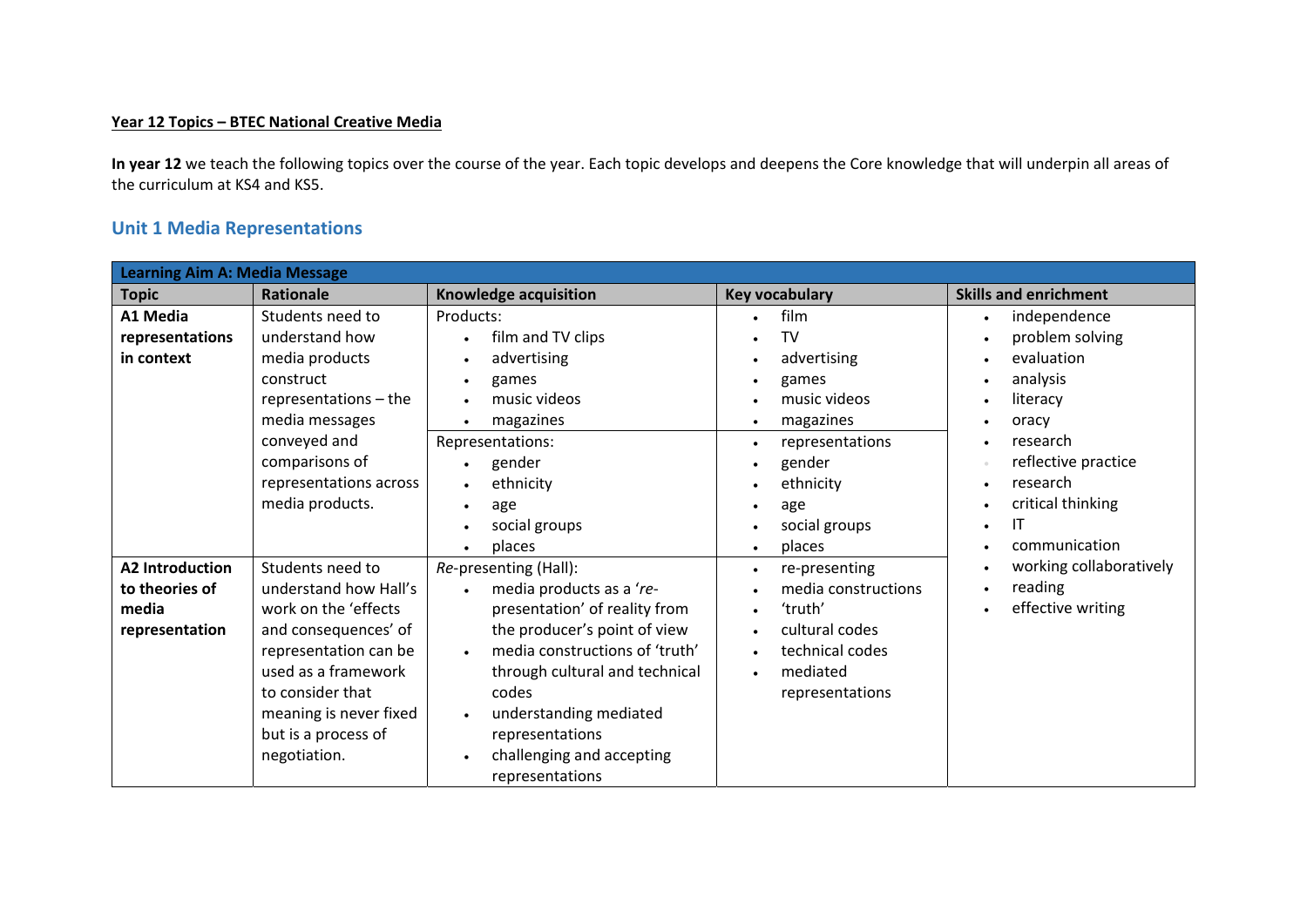| Students need to         | Stereotyping (Dyer):              | stereotyping<br>$\bullet$         |
|--------------------------|-----------------------------------|-----------------------------------|
| understand Richard       | positive and negative             | positive                          |
| Dyer's idea that         | representations                   | representations                   |
| stereotyping involves    | categorisation and hierarchy      | negative                          |
| a number of              | oversimplification (homogeny)     | representations                   |
| processes and that it    | of people and social groups       | categorisation<br>$\bullet$       |
| is a significant concept | constructed through the use of    | hierarchy                         |
| in the study of media    | a few immediately                 | oversimplification                |
| products.                | recognisable and defining         | homogeny<br>$\bullet$             |
|                          | traits                            | social groups                     |
|                          | used as shorthand and             | defining traits<br>$\bullet$      |
|                          | shortcuts to meaning              | shorthand<br>$\bullet$            |
|                          | challenging and evolving          | shortcuts to meaning              |
|                          | stereotypes                       | evolving stereotypes<br>$\bullet$ |
|                          | how identities are constructed,   | identities                        |
|                          | communicated and negotiated       |                                   |
| Students need to         | Audience positioning (Mulvey):    | audience positioning<br>$\bullet$ |
| understand Laura         | representations as a<br>$\bullet$ | representations                   |
| Mulvey's concept of      | construction to be seen from a    | vantage point                     |
| the gaze, be able to     | certain vantage point (the        | the 'gaze'<br>$\bullet$           |
| identify different       | 'gaze')                           | audience positioning              |
| types of gaze and        | audience and spectator            | spectator positioning             |
| describe the effects of  | positioning (to identify or       | identify<br>$\bullet$             |
| these upon different     | alienate)                         | alienate<br>$\bullet$             |
| viewers.                 | assumed identity of the           | assumed identity<br>$\bullet$     |
|                          | audience                          | voyeurism                         |
|                          | voyeurism, scopophilia and        | scopophilia                       |
|                          | exhibitionism.                    | exhibitionism                     |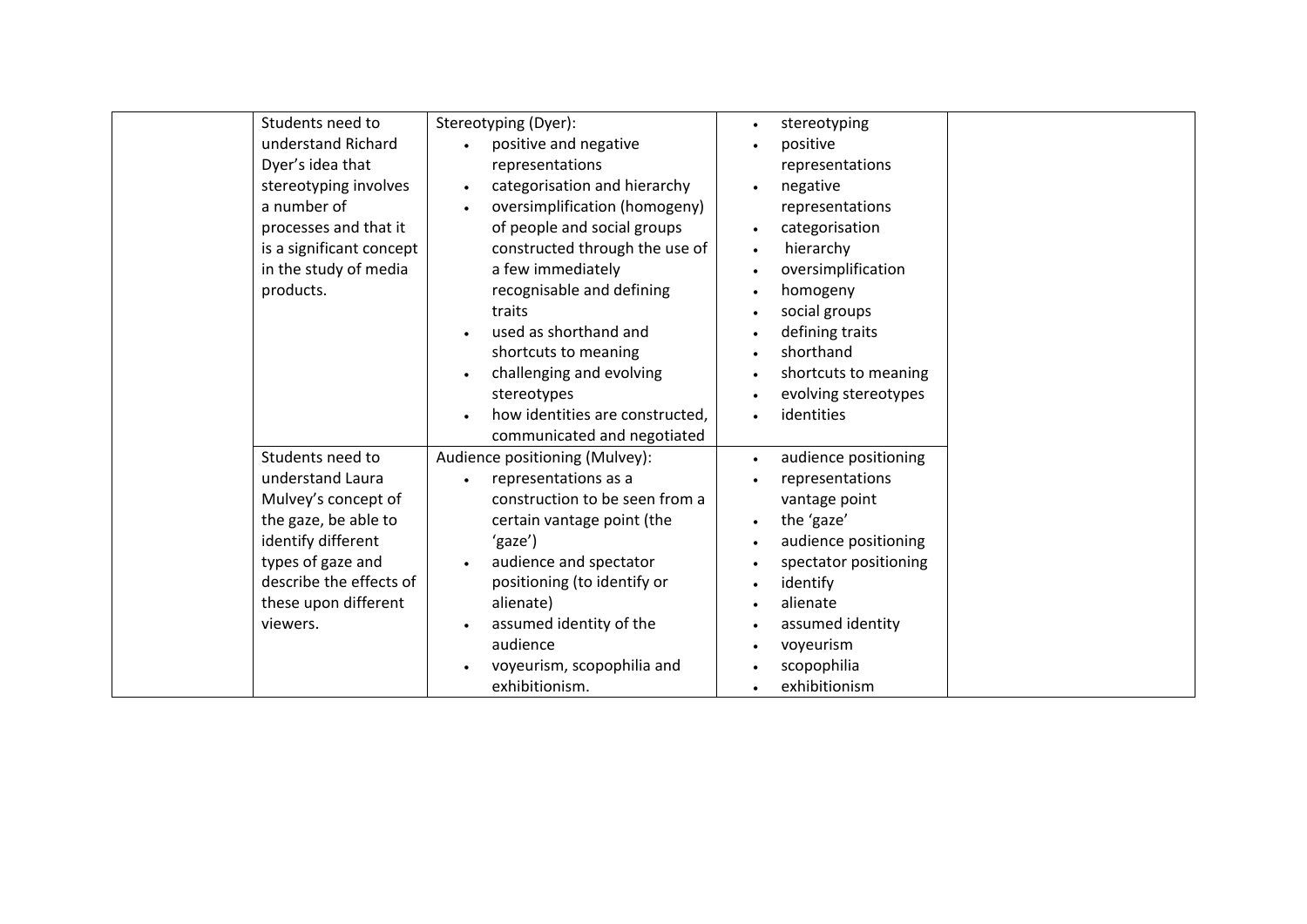| <b>Learning Aim B Understanding media messages</b> |                                                                                                                                                                       |                                                                                                                                                                                                                                                                                                                                                                                      |                                                                                                                                                                                                                                                                                                                                                                                                                                                    |                                                                                                                                                                  |
|----------------------------------------------------|-----------------------------------------------------------------------------------------------------------------------------------------------------------------------|--------------------------------------------------------------------------------------------------------------------------------------------------------------------------------------------------------------------------------------------------------------------------------------------------------------------------------------------------------------------------------------|----------------------------------------------------------------------------------------------------------------------------------------------------------------------------------------------------------------------------------------------------------------------------------------------------------------------------------------------------------------------------------------------------------------------------------------------------|------------------------------------------------------------------------------------------------------------------------------------------------------------------|
| <b>Topic</b>                                       | Rationale                                                                                                                                                             | Knowledge acquisition                                                                                                                                                                                                                                                                                                                                                                | <b>Key vocabulary</b>                                                                                                                                                                                                                                                                                                                                                                                                                              | <b>Skills and enrichment</b>                                                                                                                                     |
| <b>B1 Constructing</b><br>messages                 | Students need to<br>understand that<br>media products are<br>constructed to<br>convey messages<br>and values through<br>the process                                   | selection, construction and<br>$\bullet$<br>anchorage<br>presence and absence<br>encoding                                                                                                                                                                                                                                                                                            | construction<br>$\bullet$<br>anchorage<br>$\bullet$<br>presence<br>absence<br>$\bullet$<br>encoding<br>$\bullet$                                                                                                                                                                                                                                                                                                                                   | independence<br>$\bullet$<br>problem solving<br>$\bullet$<br>evaluation<br>analysis<br>literacy<br>$\bullet$<br>oracy<br>research                                |
| <b>B2 Audience</b><br>decoding                     | Students need to<br>understand that<br>media products are<br>deconstructed as<br>audiences 'read'<br>media material and<br>determine their<br>associated<br>messages: | Media products are deconstructed as<br>audiences 'read' media material and<br>determine their associated messages:<br>Types of reading - preferred,<br>$\bullet$<br>negotiated, oppositional,<br>aberrant<br>Open and closed texts -<br>polysemy<br>Intertextuality<br>Decoding<br>$\bullet$<br>Passive and active viewing -<br>'hypodermic' and 'uses and<br>gratifications' models | deconstruction<br>$\bullet$<br>preferred reading<br>$\bullet$<br>negotiated reading<br>$\bullet$<br>oppositional reading<br>$\bullet$<br>aberrant reading<br>$\bullet$<br>open texts<br>$\bullet$<br>closed texts<br>$\bullet$<br>polysemy<br>$\bullet$<br>intertextuality<br>$\bullet$<br>decoding<br>$\bullet$<br>passive viewing<br>$\bullet$<br>active viewing<br>$\bullet$<br>hypodermic<br>$\bullet$<br>uses and gratifications<br>$\bullet$ | reflective practice<br>research<br>critical thinking<br>IT<br>$\bullet$<br>communication<br>working collaboratively<br>reading<br>$\bullet$<br>effective writing |
| <b>B3 Semiotics:</b><br>media language             | Students need to<br>understand how<br>Semiotic analysis can<br>be used to<br>understanding the<br>messages and<br>meaning in media<br>products.                       | Semiotic analysis is one approach to<br>understanding the messages and<br>meaning in media products:<br>semiotics - signs and symbols<br>$\bullet$<br>which are 'read' by the<br>audience (Ferdinand de<br>Saussure, C.S. Peirce)                                                                                                                                                    | message<br>$\bullet$<br>meaning<br>$\bullet$<br>semiotics<br>$\bullet$<br>signs and symbols<br>$\bullet$<br>signification<br>$\bullet$<br>construction of<br>$\bullet$<br>meaning<br>contextualisation<br>denotation<br>$\bullet$                                                                                                                                                                                                                  |                                                                                                                                                                  |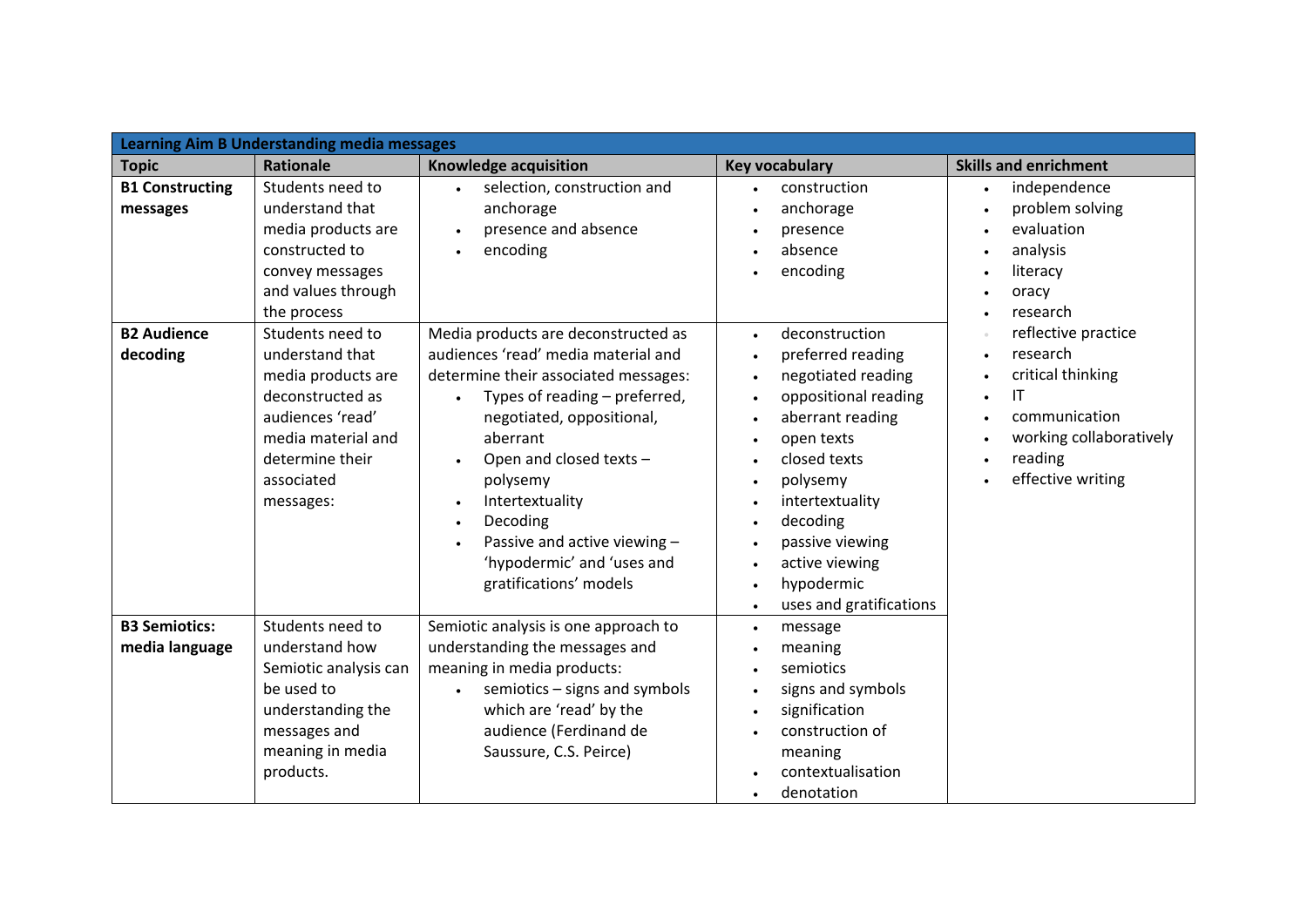|                                                      |                                                                                                                         | signification $-$ signs, their<br>systems and their role in the<br>construction of meaning when<br>contextualised in a media<br>product<br>denotation<br>connotation                                                                                                           | $\bullet$                                                                                                                                        | connotation                                                                                                                                                                                                |
|------------------------------------------------------|-------------------------------------------------------------------------------------------------------------------------|--------------------------------------------------------------------------------------------------------------------------------------------------------------------------------------------------------------------------------------------------------------------------------|--------------------------------------------------------------------------------------------------------------------------------------------------|------------------------------------------------------------------------------------------------------------------------------------------------------------------------------------------------------------|
| <b>B4 Expectations</b><br>and subversion<br>of genre | Students need to<br>understand that<br>media products are<br>constructed using<br>established codes<br>and conventions. | The construction of media texts using<br>established codes and conventions:<br>audience expectations of genre<br>subversion of expectation and<br>its impact<br>generic codes – content, theme,<br>setting, characterisation<br>subgenres, hybrids and<br>subversions of genre | $\bullet$<br>٠<br>$\bullet$<br>$\bullet$<br>$\bullet$<br>$\bullet$<br>$\bullet$<br>$\bullet$<br>$\bullet$<br>$\bullet$<br>$\bullet$<br>$\bullet$ | codes<br>conventions<br>audience expectations<br>genre<br>subversion of<br>expectation<br>generic codes<br>content<br>theme<br>setting<br>characterisation<br>subgenres<br>hybrids<br>subversions of genre |

| Learning Aim C Stylistic codes |                    |                                  |                  |                              |  |
|--------------------------------|--------------------|----------------------------------|------------------|------------------------------|--|
| <b>Topic</b>                   | <b>Rationale</b>   | Knowledge acquisition            | Key vocabulary   | <b>Skills and enrichment</b> |  |
| C <sub>1</sub>                 | Students need to   | The camerawork and photography   | framing          | independence                 |  |
| <b>Camerawork</b>              | understand how     | create meaning and communicate   | medium shot      | problem solving              |  |
| and                            | camerawork and     | messages through:                | close-up         | evaluation                   |  |
| photography                    | photography create | framing - medium shot, close-    | long shot        | analysis                     |  |
|                                | meaning and        | up, long shot, medium close-up,  | medium close-up  | literacy                     |  |
|                                | communicate        | extreme close-up,                | extreme close-up | oracy                        |  |
|                                | messages in media  | medium long shot                 | medium long shot | research<br>$\bullet$        |  |
|                                | products.          | establishing shot or lack of (to | disorientate     | reflective practice          |  |
|                                |                    | locate or disorientate)          | overhead         | research<br>٠                |  |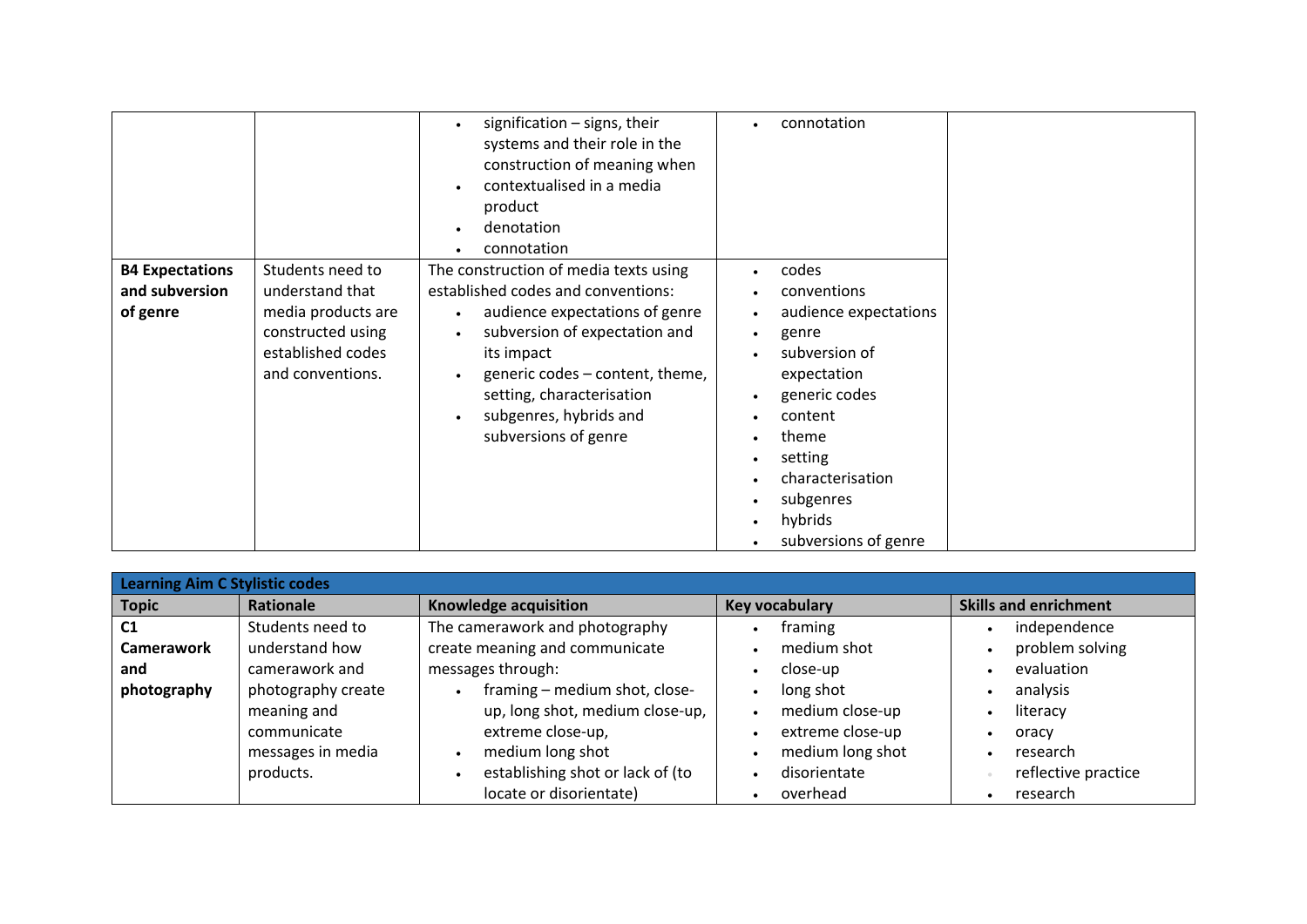| overhead, point of view (POV),<br>point of view (POV)<br>critical thinking<br>two-shot, over shoulder shot,<br>two-shot<br>$\mathsf{I}\mathsf{T}$<br>associated POV<br>over shoulder shot<br>communication<br>angle - high, low<br>associated POV<br>working collaboratively<br>$\bullet$<br>height - high, low, mid<br>high angle<br>reading<br>$\bullet$<br>level - straight, canted<br>effective writing<br>low angle<br>$\bullet$<br>Camerawork<br>movement - static, pan, whip<br>high height<br>low height<br>pan, tilt, track, dolly, crane,<br>Photographic<br>hand-held (Steadicam®), zoom,<br>mid height<br>techniques<br>straight level<br>Lighting techniques<br>aerial<br>composition - aspect ratio, rule<br>canted level<br><b>Editing techniques</b><br>of thirds, depth of field (deep<br>static movement<br>Image manipulation<br>and shallow focus), focus pulls<br>Photoshop<br>pan movement<br>colour - warm, cold, black and<br>Desk top publishing<br>whip pan movement<br>$\bullet$<br>Sound software<br>white, multi or monochromatic<br>tilt movement<br>palette, exposure, filters<br>track movement<br>visual effects - green/blue<br>dolly movement<br>screen, computer-generated<br>crane movement<br>hand-held movement<br>imagery.<br>Steadicam <sup>®</sup> |
|----------------------------------------------------------------------------------------------------------------------------------------------------------------------------------------------------------------------------------------------------------------------------------------------------------------------------------------------------------------------------------------------------------------------------------------------------------------------------------------------------------------------------------------------------------------------------------------------------------------------------------------------------------------------------------------------------------------------------------------------------------------------------------------------------------------------------------------------------------------------------------------------------------------------------------------------------------------------------------------------------------------------------------------------------------------------------------------------------------------------------------------------------------------------------------------------------------------------------------------------------------------------------------------------|
| Zoom movement<br>Aerial movement<br>Composition<br>aspect ratio<br>rule of thirds<br>depth of field (deep<br>and shallow focus)<br>focus pulls<br>warm colour<br>cold colour<br>black and white colour                                                                                                                                                                                                                                                                                                                                                                                                                                                                                                                                                                                                                                                                                                                                                                                                                                                                                                                                                                                                                                                                                       |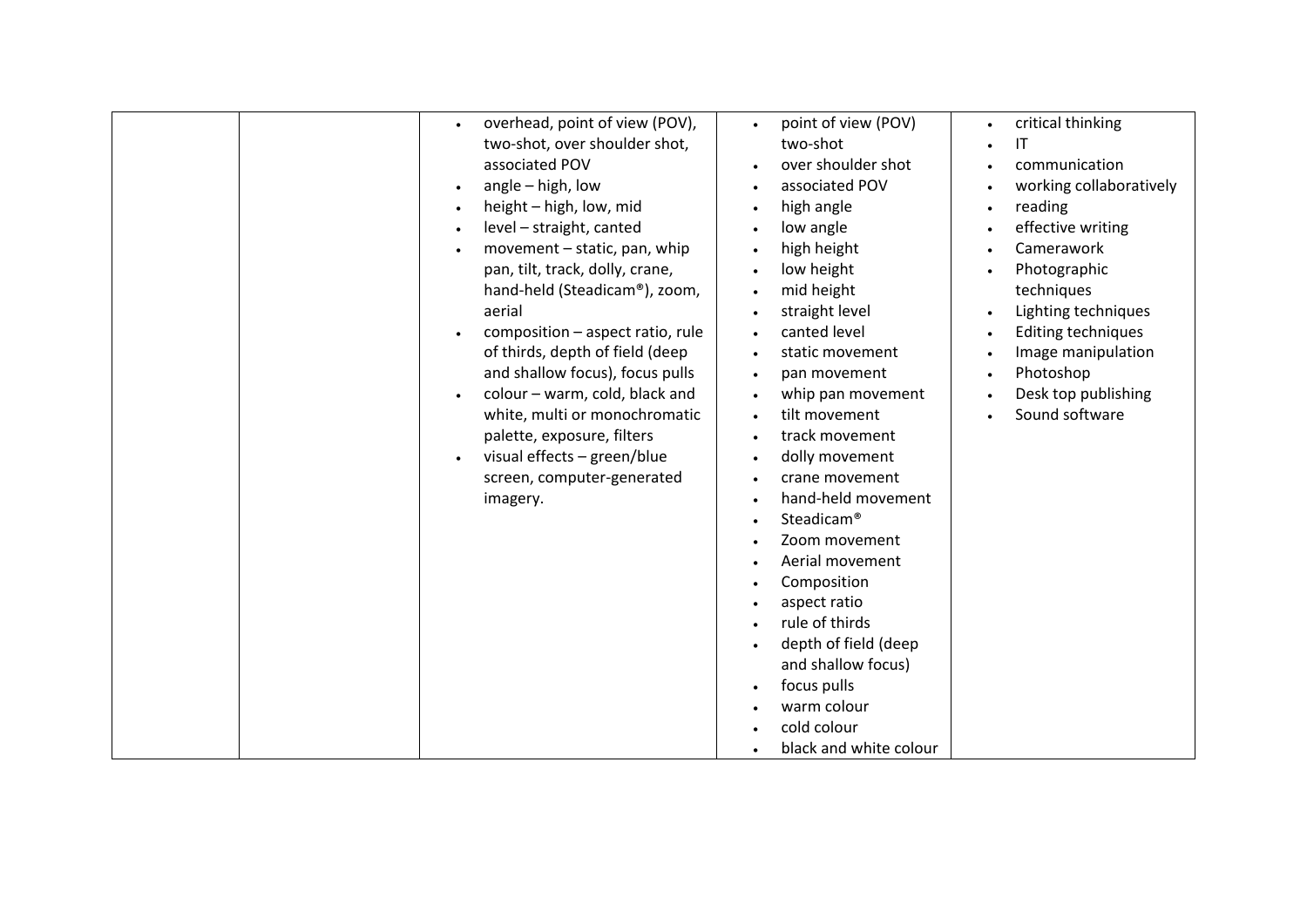|                    |                             |                                            | $\bullet$ | multi or                        |
|--------------------|-----------------------------|--------------------------------------------|-----------|---------------------------------|
|                    |                             |                                            |           | monochromatic                   |
|                    |                             |                                            |           | palette                         |
|                    |                             |                                            |           | exposure                        |
|                    |                             |                                            |           | filters                         |
|                    |                             |                                            |           | visual effects                  |
|                    |                             |                                            |           | green/blue screen               |
|                    |                             |                                            |           | computer-generated              |
|                    |                             |                                            | $\bullet$ | imagery (CGI)                   |
| <b>C2 Lighting</b> | Students need to            | Lighting creates meaning and               |           | three-point system              |
|                    | understand that             | communicates messages through:             | $\bullet$ | key, back, fill                 |
|                    | lighting creates            | • classic three-point system - key, back,  | $\bullet$ | direction and shadows           |
|                    |                             | fill                                       |           |                                 |
|                    | meaning and<br>communicates | • direction and shadows - overhead,        | $\bullet$ | overhead, under, side<br>colour |
|                    |                             |                                            |           |                                 |
|                    | messages in media           | under, side                                |           | warm, cold, natural             |
|                    | products                    | · colour - warm, cold, natural             | $\bullet$ | quality                         |
|                    |                             | • quality – hard or soft, high key, low    | $\bullet$ | hard or soft, high key,         |
|                    |                             | key                                        |           | low key                         |
| <b>C3 Editing</b>  | Students need to            | Editing techniques create meaning and      | $\bullet$ | <b>Editing techniques</b>       |
|                    | understand that             | communicate messages through:              | $\bullet$ | narrative sequencing            |
|                    | editing techniques          | • narrative sequencing - continuity and    | $\bullet$ | continuity editing              |
|                    | create meaning and          | non-continuity editing                     | $\bullet$ | non-continuity editing          |
|                    | communicate                 | • image editing techniques - 180           | $\bullet$ | image editing                   |
|                    | messages in media           | degree rule, cutaways, shot/reverse        |           | 180 degree rule                 |
|                    | products                    | shot, eyeline match, action match,         | $\bullet$ | cutaways                        |
|                    |                             | cross-cutting, flashback or forward,       | $\bullet$ | shot/reverse shot               |
|                    |                             | intercutting, parallel editing, elliptical | $\bullet$ | eyeline match                   |
|                    |                             | editing, montage                           | $\bullet$ | action match                    |
|                    |                             | • image editing transitions – continuity   | $\bullet$ | cross-cutting                   |
|                    |                             | cuts, jump cuts, fade in and fade out (to  |           | flashback                       |
|                    |                             | black or white) wipe, dissolve             | $\bullet$ | flash forward                   |
|                    |                             | • visual effects - slow motion, fast       | $\bullet$ | intercutting                    |
|                    |                             | motion, freeze frame.                      | $\bullet$ | parallel editing                |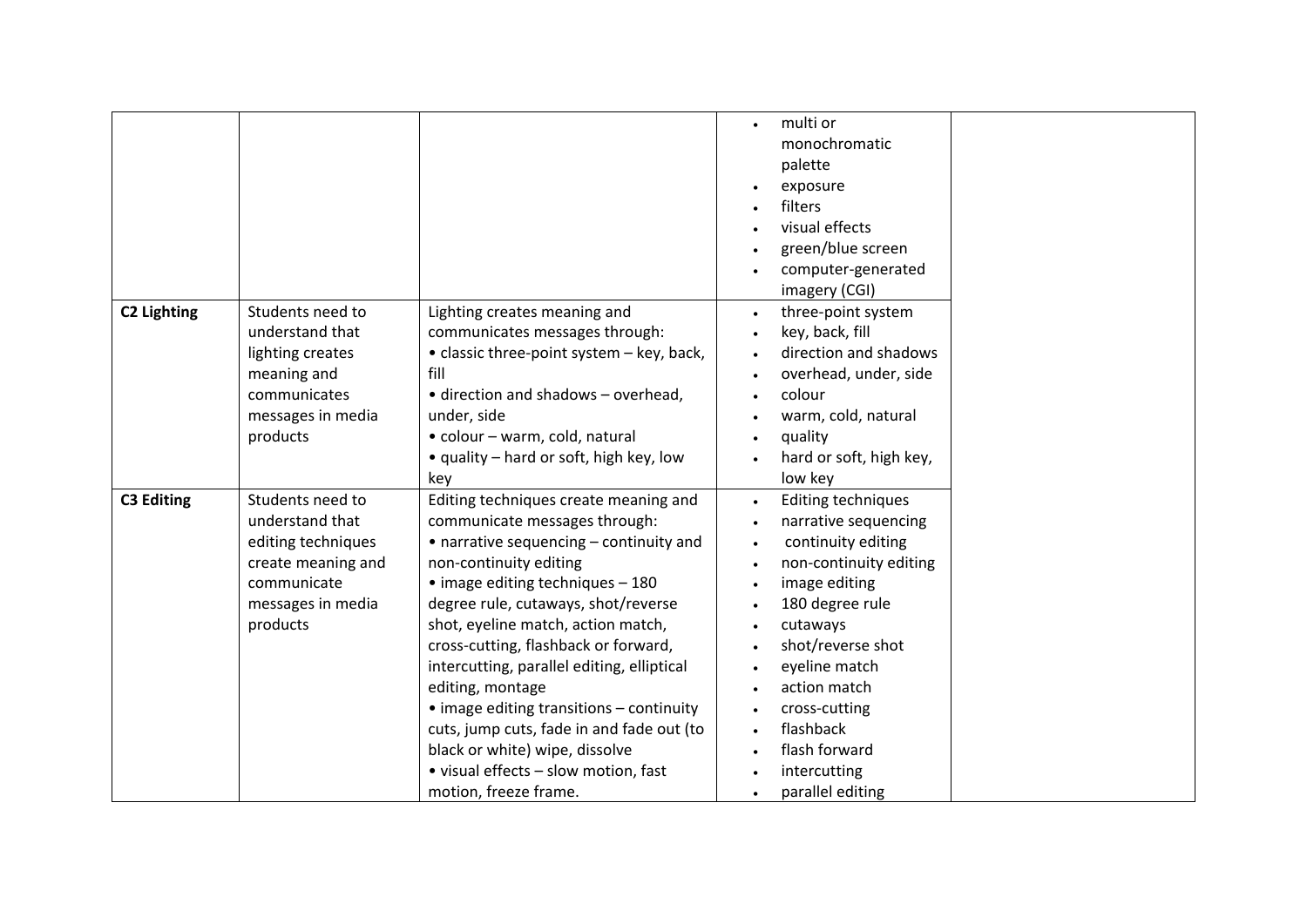|          |                       |                                         | elliptical editing<br>$\bullet$  |
|----------|-----------------------|-----------------------------------------|----------------------------------|
|          |                       |                                         | montage                          |
|          |                       |                                         | transitions                      |
|          |                       |                                         | continuity cuts                  |
|          |                       |                                         | jump cuts                        |
|          |                       |                                         | fade in                          |
|          |                       |                                         | fade out                         |
|          |                       |                                         | wipe                             |
|          |                       |                                         | dissolve                         |
|          |                       |                                         | visual effects                   |
|          |                       |                                         | slow motion                      |
|          |                       |                                         | fast motion                      |
|          |                       |                                         | freeze frame<br>$\bullet$        |
| C4 Sound | Students need to      | Sound creates meaning and               | diegetic                         |
|          | understand that sound | communicates messages through:          | $\bullet$<br>non-diegetic        |
|          |                       |                                         | ambient                          |
|          | creates meaning and   | · diegetic and non-diegetic, ambient,   |                                  |
|          | communicates          | synchronous/asynchronous sound          | synchronous<br>$\bullet$         |
|          | messages in media     | · music - soundtrack, score, incidental | asynchronous<br>$\bullet$        |
|          | products              | music, theme music, sound/musical       | soundtrack                       |
|          |                       | motifs                                  | score<br>$\bullet$               |
|          |                       | • sound effects - Foley sound effects,  | incidental music<br>$\bullet$    |
|          |                       | background                              | theme music<br>$\bullet$         |
|          |                       | · dialogue - voice-over, mode of        | musical motifs                   |
|          |                       | address/direct address, accent, tone,   | sound effects<br>$\bullet$       |
|          |                       | rhythm,                                 | Foley sound effects<br>$\bullet$ |
|          |                       | overlapping dialogue                    | Background<br>$\bullet$          |
|          |                       | • sound editing transitions - fade in,  | Dialogue<br>$\bullet$            |
|          |                       | fade out, sound bridges, edit on the    | voice-over                       |
|          |                       | beat,                                   | mode of address<br>$\bullet$     |
|          |                       | edit on the cut                         | direct address                   |
|          |                       | · audio effects - reverberation, delay, | accent                           |
|          |                       | distortion, echo.                       | tone                             |
|          |                       |                                         | rhythm,<br>$\bullet$             |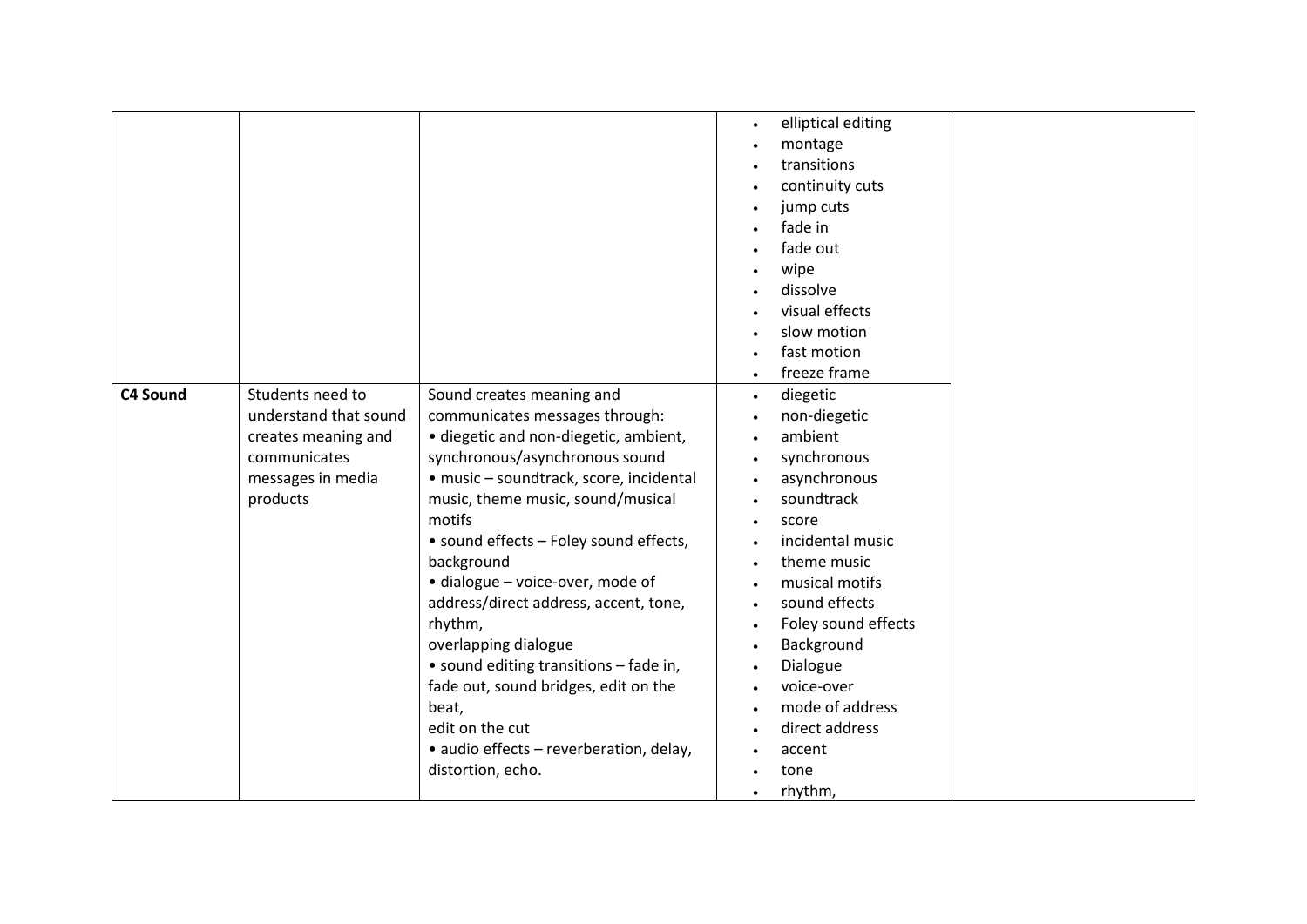|                  |                         |                                          | overlapping dialogue        |
|------------------|-------------------------|------------------------------------------|-----------------------------|
|                  |                         |                                          | sound editing               |
|                  |                         |                                          | transitions                 |
|                  |                         |                                          | fade in                     |
|                  |                         |                                          | fade out                    |
|                  |                         |                                          | sound bridges               |
|                  |                         |                                          | edit on the beat            |
|                  |                         |                                          | edit on the cut             |
|                  |                         |                                          | audio effects               |
|                  |                         |                                          | reverberation               |
|                  |                         |                                          |                             |
|                  |                         |                                          | delay<br>distortion         |
|                  |                         |                                          |                             |
|                  |                         |                                          | echo<br>$\bullet$           |
| <b>C5 Design</b> | Students need to        | Media products have carefully crafted    | visual styles<br>$\bullet$  |
|                  | understand that media   | visual styles that create meaning and    | mise-en-scène               |
|                  | products have carefully | communicate messages through:            | setting                     |
|                  | crafted visual styles   | • images - mise-en-scène, setting,       | props<br>$\bullet$          |
|                  | that create meaning     | props, costume (hair and make-up),       | costume                     |
|                  | and communicate         | colour,                                  | colour<br>$\bullet$         |
|                  | messages.               | figure expression                        | figure expression           |
|                  |                         | · sizing, image manipulation and         | sizing<br>$\bullet$         |
|                  |                         | effects, juxtapositions                  | image manipulation          |
|                  |                         | · design elements - line, shape,         | and effects                 |
|                  |                         | direction, size, texture, colour, 2D, 3D | juxtapositions<br>$\bullet$ |
|                  |                         | · design principles - balance alignment, | design elements             |
|                  |                         | repetition, contrast, space              | line<br>$\bullet$           |
|                  |                         | • perspectives - first person, third     | shape                       |
|                  |                         | person, scrolling, aerial, context-      | direction                   |
|                  |                         | sensitive                                | texture                     |
|                  |                         | • page layout - font, hierarchy of type, | colour                      |
|                  |                         | typography, white space                  | 2D, 3D                      |
|                  |                         | • page composition - consistency, visual | design principles           |
|                  |                         | hierarchy                                | balance<br>$\bullet$        |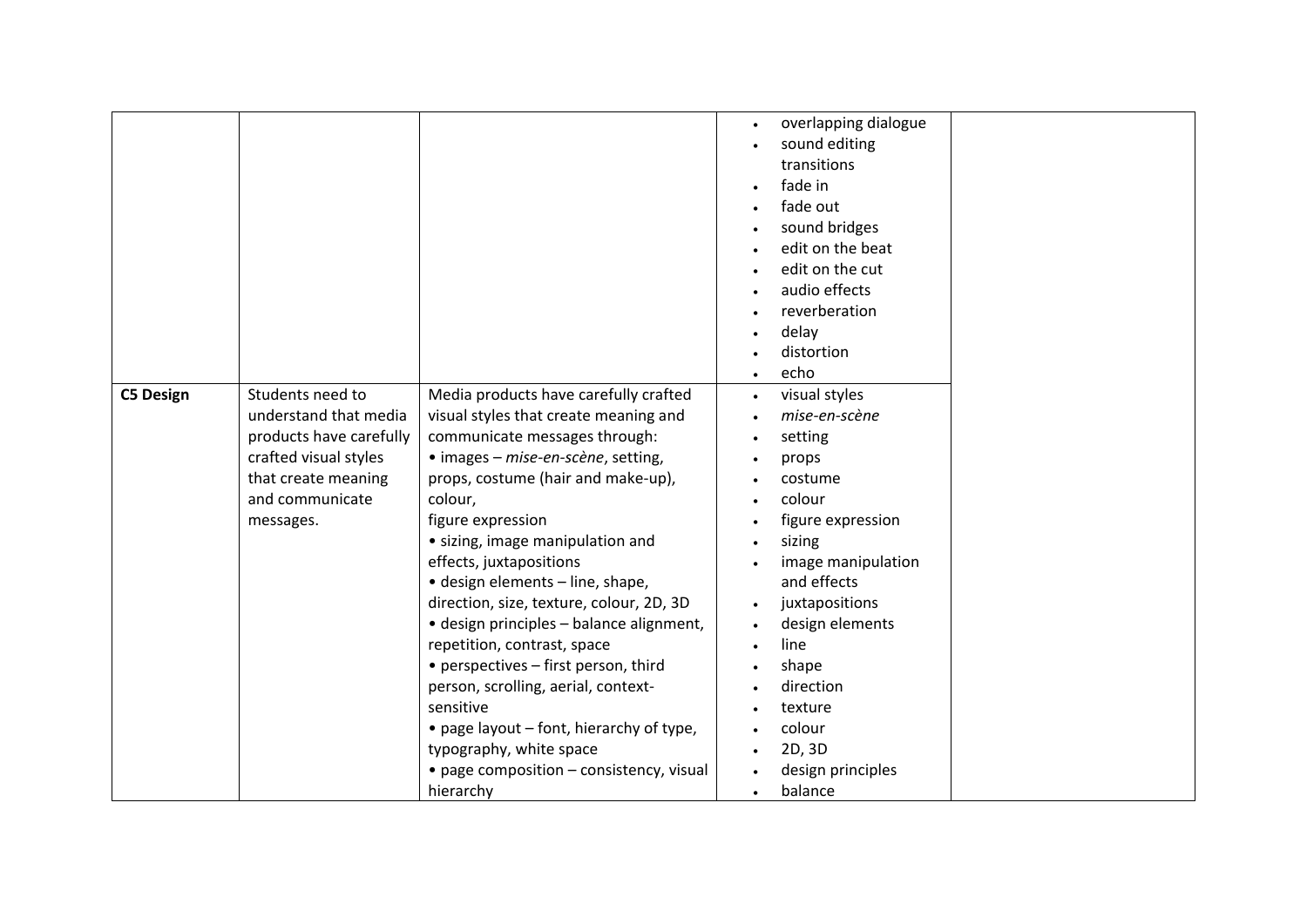| • gaming worlds - interface and | alignment<br>$\bullet$         |
|---------------------------------|--------------------------------|
| interactive elements.           | repetition                     |
|                                 | $\bullet$                      |
|                                 | contrast<br>٠                  |
|                                 | space<br>٠                     |
|                                 | perspectives<br>$\bullet$      |
|                                 | first person<br>$\bullet$      |
|                                 | third person                   |
|                                 | scrolling<br>٠                 |
|                                 | aerial                         |
|                                 | $\bullet$                      |
|                                 | context-sensitive<br>٠         |
|                                 | page layout<br>٠               |
|                                 | font<br>$\bullet$              |
|                                 | hierarchy of type<br>$\bullet$ |
|                                 | typography<br>$\bullet$        |
|                                 | white space<br>$\bullet$       |
|                                 | page composition<br>$\bullet$  |
|                                 | consistency<br>$\bullet$       |
|                                 | visual hierarchy<br>٠          |
|                                 | gaming worlds<br>٠             |
|                                 | interface<br>$\bullet$         |
|                                 |                                |
|                                 | interactive elements<br>٠      |

| <b>Learning Aim D Effects of media messages</b> |                        |                                        |                         |                              |
|-------------------------------------------------|------------------------|----------------------------------------|-------------------------|------------------------------|
| <b>Topic</b>                                    | Rationale              | Knowledge acquisition                  | <b>Key vocabulary</b>   | <b>Skills and enrichment</b> |
| D1 Effects of                                   | Students need to       | Each representation carries the values | copycat behaviour       | independence<br>$\bullet$    |
| representation                                  | understand that        | of the producer and shapes the         | education and           | problem solving<br>$\bullet$ |
|                                                 | representation carries | opinions and beliefs of the audience.  | information             | evaluation<br>$\bullet$      |
|                                                 | the values of the      | Positive and negative effects:         | socialisation<br>٠      | analysis<br>$\bullet$        |
|                                                 | producer and shapes    | copycat behaviour (positive and        | objectification<br>٠    | literacy<br>$\bullet$        |
|                                                 | the opinions and       | negative)                              | stereotypes             | oracy                        |
|                                                 | beliefs of the         | education and information              | archetypes<br>$\bullet$ | research<br>$\bullet$        |
|                                                 | audience.              | socialisation                          | counter ideology        | reflective practice          |
|                                                 |                        | objectification                        | dominant ideology       | research<br>$\bullet$        |